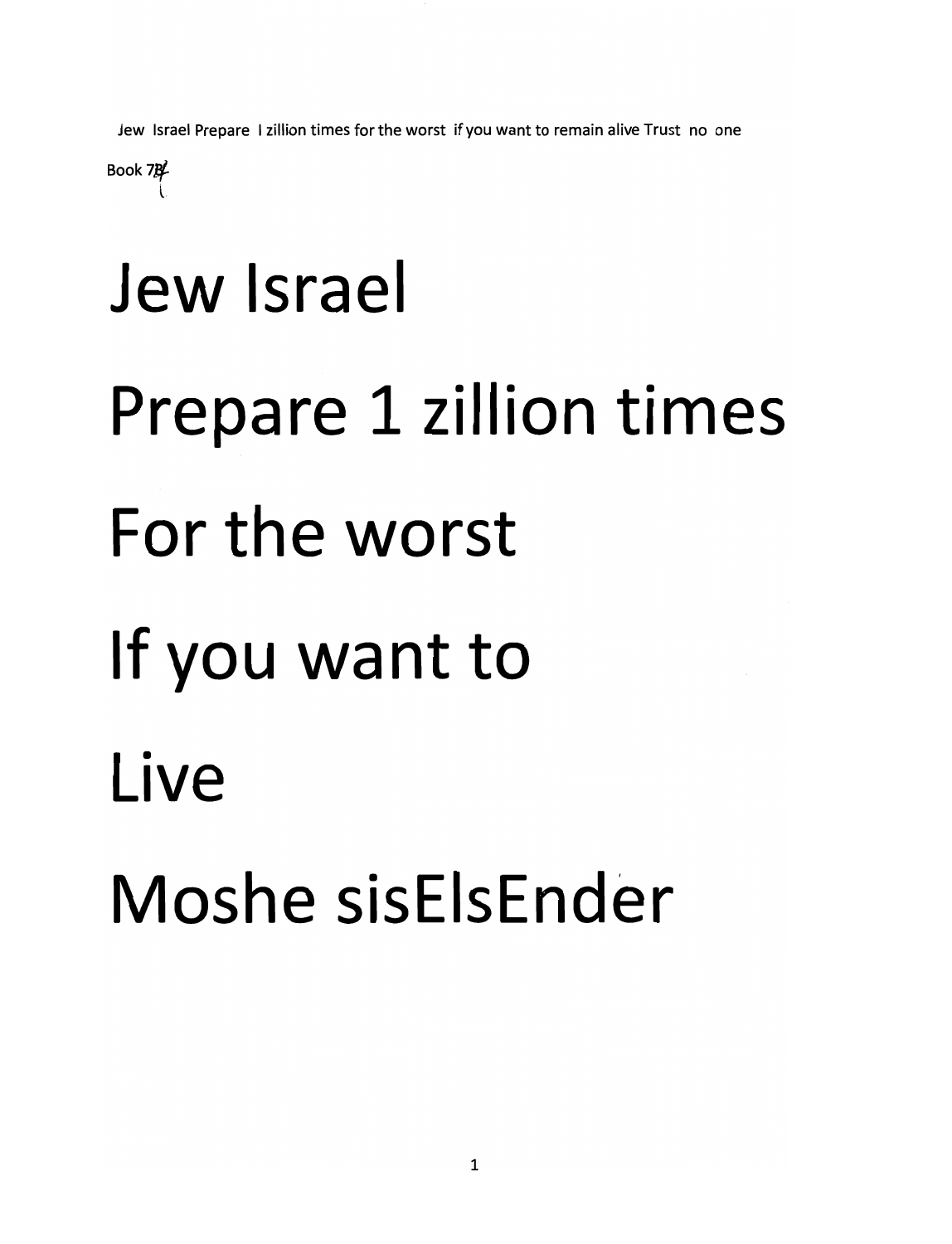*Alexander the Great was assassinated by his trusted companions.*

*Caesar was assassinated by trusting Roman justice and believing that his opponents would not dare assassinate him. Abraham Lincoln was assassinated because he relied on his bodyguard and stepped into the theater whertfhe was murdered.*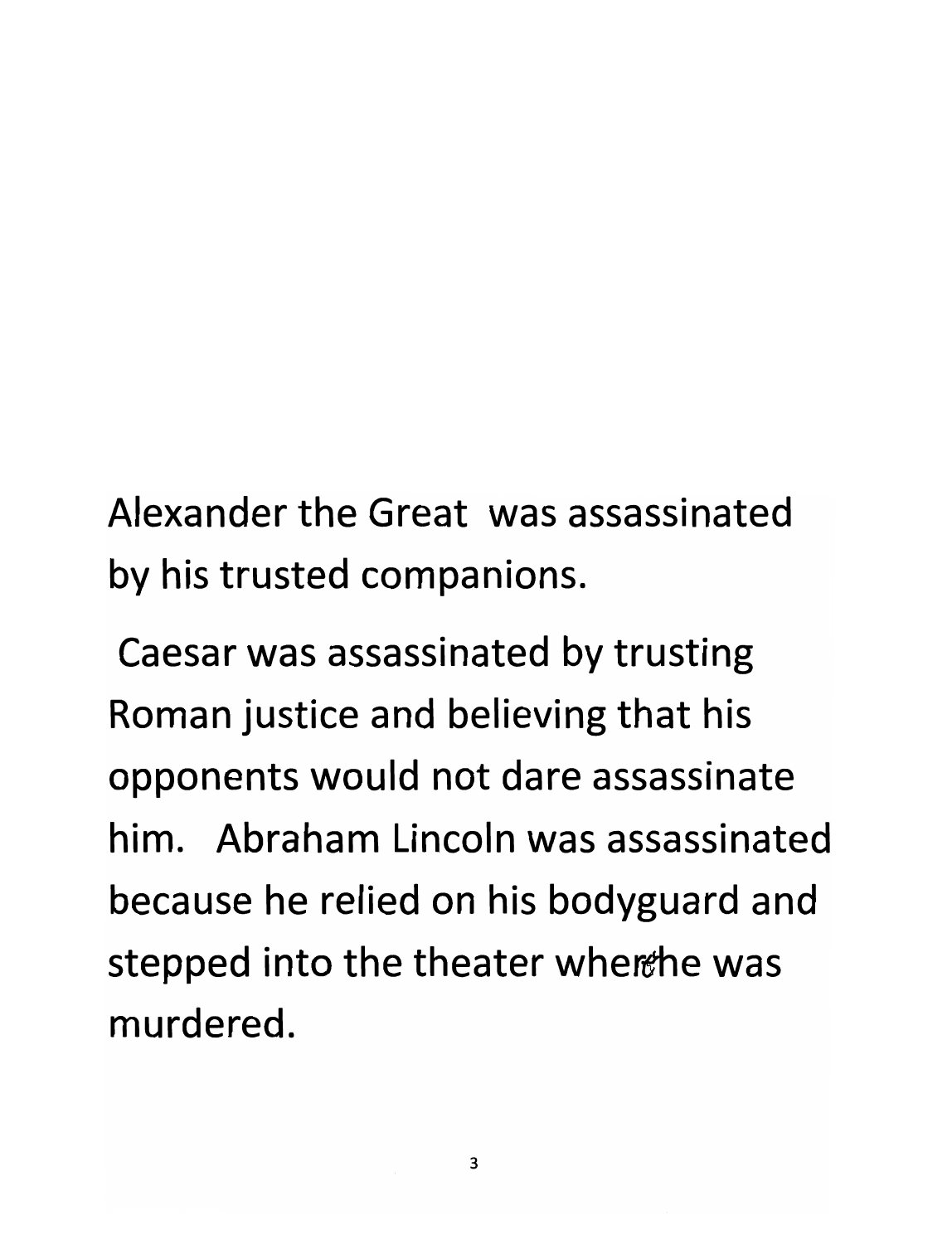*Kennedy was assassinated because he rode in an open car and did not think some one could Shoot him from the back.*

*Israel will God FORBID NOT SURVIVE IF THE)RELY ON THE sweet TALK OR THREAT OF THEIR "FRIENDS" OR NEWLY FOUND FRIENDS EGYPT SAUDIA ARABIA -THEIR "PEACE PLAN" TO SURRENDER SOVEREIGHTY OF YEHUDA SHOMRON*

*GOLAN GAZA AND ESTABLISH A PALESTINIAN STATE.*

*THE MOST CRITICAL AND DEATH SENTENCE FOR ISREAL IS TO SURRENDER*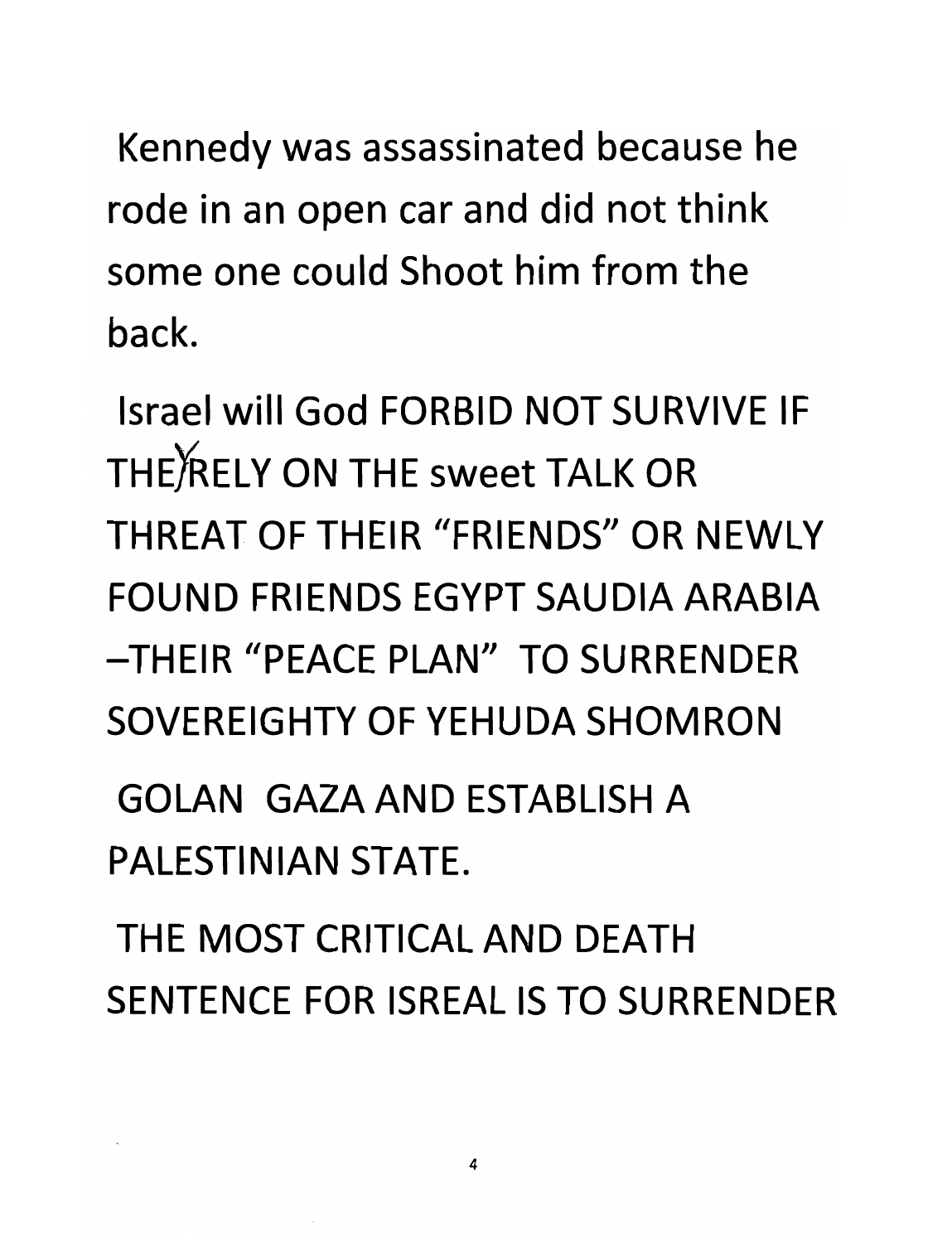*SOVEREIGHNTYTO HISTORICAL JEWISH ISRAEL.*

*A COUNTRY THAT HAS NO HISTORY AND PA\$T HAS NO FUTURE .*

*IF JEWS HAVE NO ROOTS-HISTORIAL 4000 YEARS CONNECTION TO YEHUDAH SHOMRON GOLAN GAZA OLD CITY OF JREUSALEM BY THEIR OWN ADMISSION THEY HAVE NO RIGHT TO ANY PART OF ISRAEL.*

*THE JEW WHO DENIES HIS OWN COUNTRY AND HISTORICAL PORTION OF ISRAEL HAS NO RIGHT TO ANY PART.*

*LET US HYPOTHETICALLY GRANT THAT AN ARAB PALESTINIAN LEADER WHO*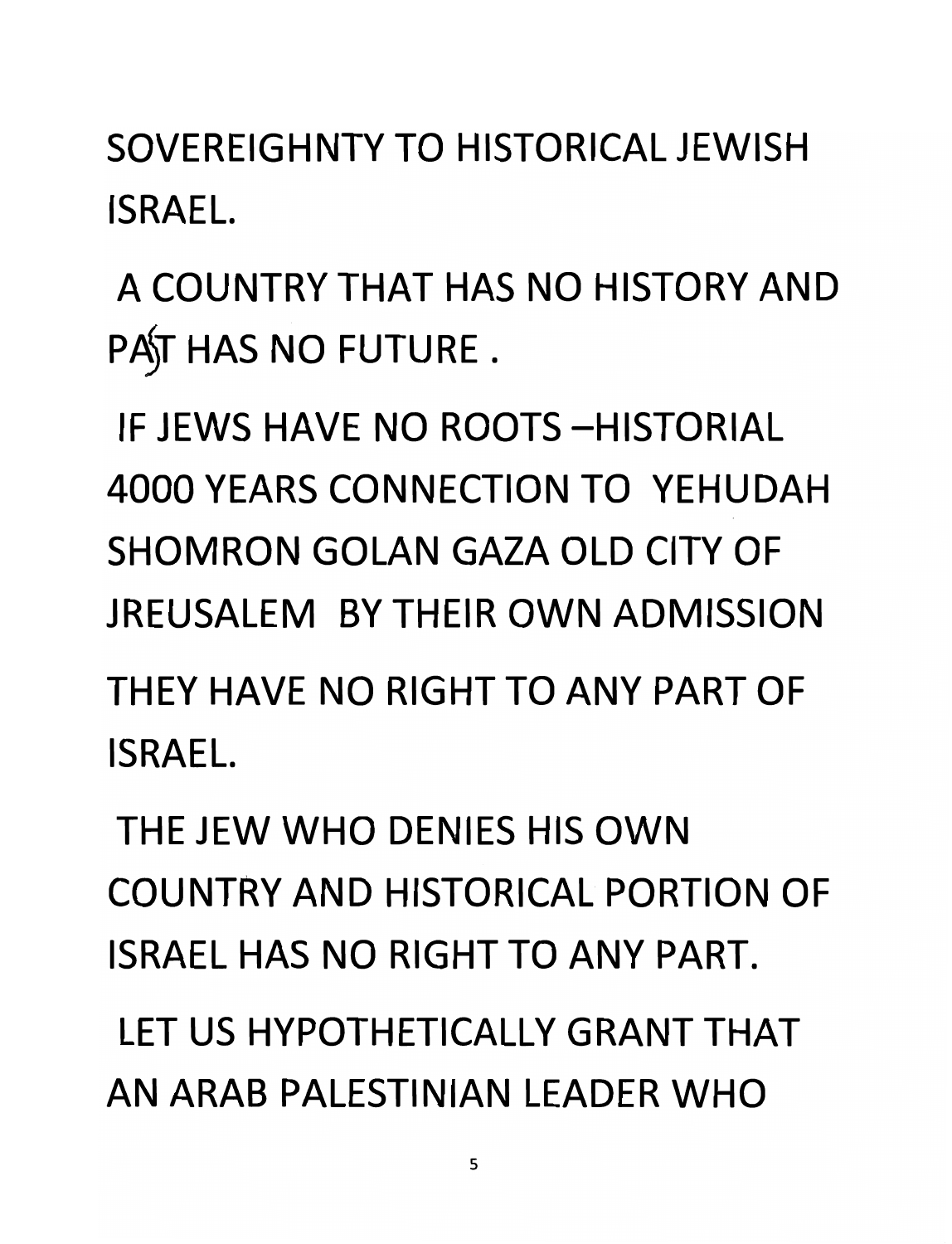*WILL SIGN A PEACE TREATY WITH ISRAEL RECOGNIZING JEWISH RIGHT TO NEW ISREAL. Such a treaty will win THE BLESSINGS AND ENDORSEMENTS FROM THE USA EUROPEAN COUNTRIES THE ARAB LEAGUE THE SECURITY COUNCIL.*

*THE PALESTINIANS WILL CREATE A DISARMED STATE.*

*SEVERAL YEARS LATER A NEW "ARAB SPRING " TOPPLE ALL THE "FRIENDS OF THE JEWS".*

*"PALESTINE" THEN BECOMES A TROJAN HORSE A DAGGER IN THE HEART OF ISRAeL*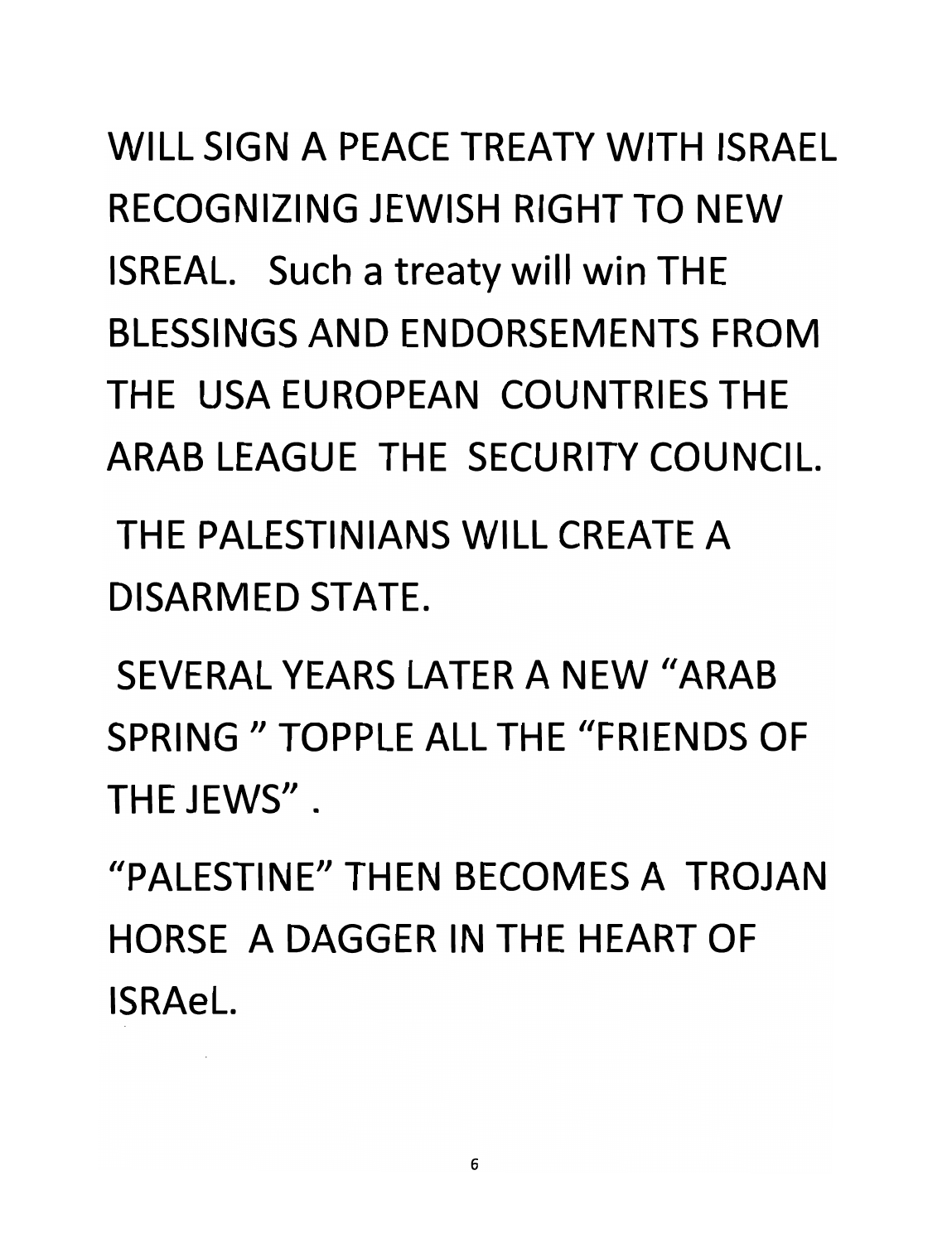*7 MILLION OR TEN MILLION JEWS ARE THEN KILLED.*

*THE "GOOD ARABS" WON'T HESITATE ONEJECOND TO APPLY THE FINAL SOLUTION ON THE JEWS.*

*THE ARAB WILL NOT HESITAE OR BE DETERRED WHAT THE WORLD WILL SAY IF THE WORLD WILLING ^ED SAY ANY THING. THE W ORLD WILL BE AS COMPUCIT IN THE MURDER OF 7-10 MILLION JEWS IN ISRAEL AS THEY WERE DURING THE 2nd WORLD WAR WHEN THEY ALL WERE COMPUCIT IN THE HOLOCAUST.*

*THIS MY DEAR JEWIS REALITY.*